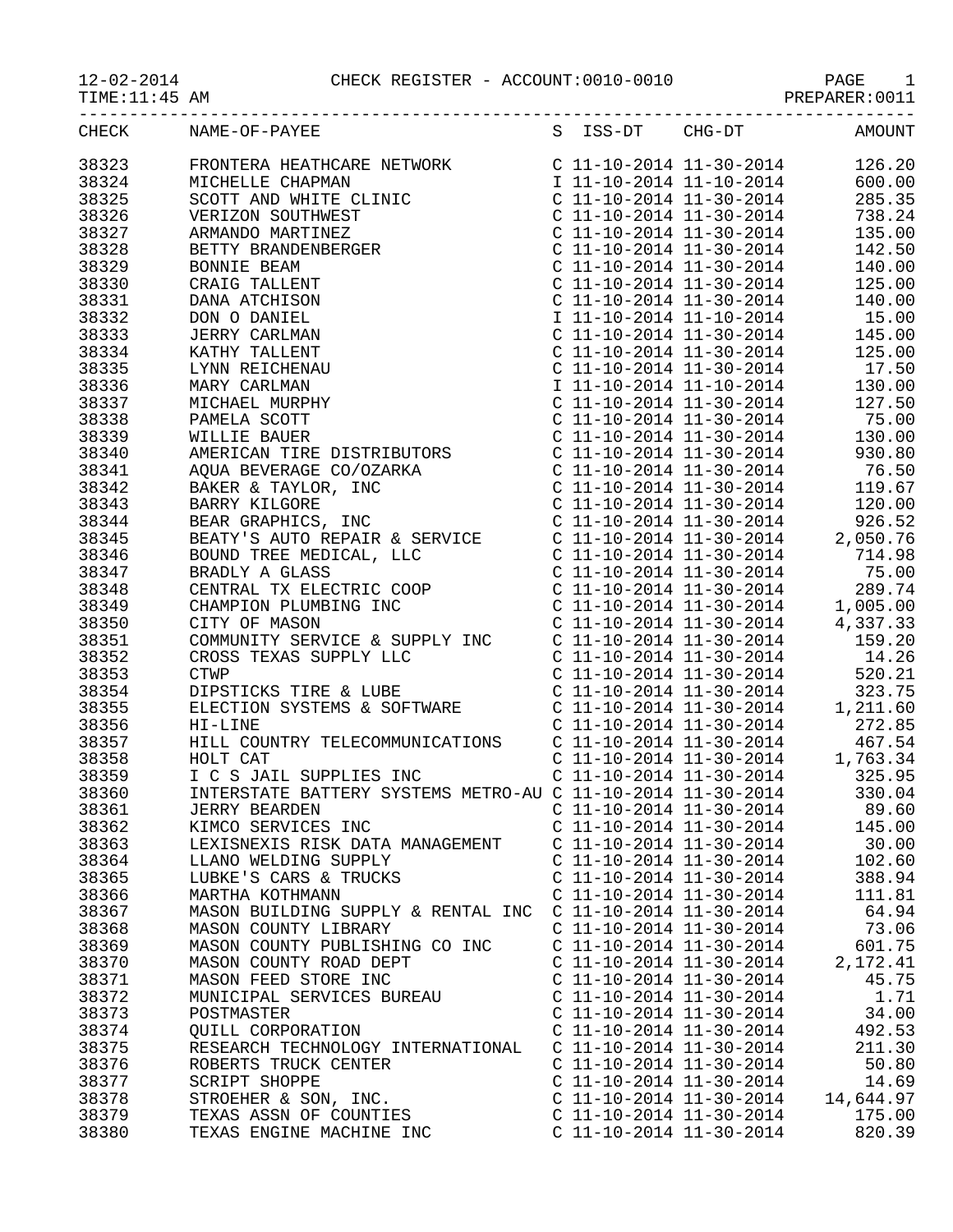| 12-02-2014    | CHECK REGISTER - ACCOUNT:0010-0010 | PAGE           |  |
|---------------|------------------------------------|----------------|--|
| TIME:11:45 AM |                                    | PREPARER: 0011 |  |

| CHECK | NAME-OF-PAYEE                                                                                                                                                                                                                                                                                                                                                        |                         | S ISS-DT CHG-DT           | AMOUNT                                                           |
|-------|----------------------------------------------------------------------------------------------------------------------------------------------------------------------------------------------------------------------------------------------------------------------------------------------------------------------------------------------------------------------|-------------------------|---------------------------|------------------------------------------------------------------|
| 38381 | TINA C YOUNG<br>VERIZON C 11-10-2014 11-30-2014 840.00<br>VERIZON SOUTHWEST C 11-10-2014 11-30-2014 195.04<br>VULCAN CONSTRUCTION MATERIAL C 11-10-2014 11-30-2014 3,113.26<br>C 11-10-2014 11-30-2014 3,113.26<br>C 11-10-2014 11-30-20                                                                                                                             |                         |                           |                                                                  |
| 38382 |                                                                                                                                                                                                                                                                                                                                                                      |                         |                           |                                                                  |
| 38383 |                                                                                                                                                                                                                                                                                                                                                                      |                         |                           |                                                                  |
| 38384 |                                                                                                                                                                                                                                                                                                                                                                      |                         |                           |                                                                  |
| 38385 |                                                                                                                                                                                                                                                                                                                                                                      |                         |                           |                                                                  |
| 38386 |                                                                                                                                                                                                                                                                                                                                                                      |                         |                           |                                                                  |
| 38387 |                                                                                                                                                                                                                                                                                                                                                                      |                         |                           |                                                                  |
| 38388 |                                                                                                                                                                                                                                                                                                                                                                      |                         |                           |                                                                  |
| 38389 |                                                                                                                                                                                                                                                                                                                                                                      |                         |                           |                                                                  |
| 38390 |                                                                                                                                                                                                                                                                                                                                                                      |                         |                           |                                                                  |
| 38391 |                                                                                                                                                                                                                                                                                                                                                                      |                         |                           |                                                                  |
| 38392 |                                                                                                                                                                                                                                                                                                                                                                      |                         |                           |                                                                  |
| 38393 |                                                                                                                                                                                                                                                                                                                                                                      |                         |                           |                                                                  |
| 38394 |                                                                                                                                                                                                                                                                                                                                                                      |                         |                           |                                                                  |
| 38395 |                                                                                                                                                                                                                                                                                                                                                                      |                         |                           |                                                                  |
| 38396 |                                                                                                                                                                                                                                                                                                                                                                      |                         |                           |                                                                  |
| 38397 |                                                                                                                                                                                                                                                                                                                                                                      |                         |                           |                                                                  |
| 38398 |                                                                                                                                                                                                                                                                                                                                                                      |                         |                           |                                                                  |
| 38399 |                                                                                                                                                                                                                                                                                                                                                                      |                         |                           |                                                                  |
| 38400 | $\begin{tabular}{l c c c c} \multicolumn{1}{c}{\textbf{WICIRIN}} & $\mathbb{C}$ & $11-10-2014$ & $11-30-2014$ \\ \multicolumn{1}{c}{\textbf{WISR}} & $\mathbb{C}$ & $11-10-2014$ & $11-30-2014$ \\ \multicolumn{1}{c}{\textbf{WISR}} & $\mathbb{C}$ & $11-10-2014$ & $11-30-2014$ \\ \multicolumn{1}{c}{\textbf{WISR}} & $\mathbb{C}$ & $11-10-2014$ & $11-30-2014$$ |                         |                           |                                                                  |
| 38401 |                                                                                                                                                                                                                                                                                                                                                                      |                         |                           |                                                                  |
| 38402 |                                                                                                                                                                                                                                                                                                                                                                      |                         |                           |                                                                  |
| 38403 |                                                                                                                                                                                                                                                                                                                                                                      |                         |                           |                                                                  |
| 38404 |                                                                                                                                                                                                                                                                                                                                                                      |                         |                           |                                                                  |
| 38405 |                                                                                                                                                                                                                                                                                                                                                                      |                         |                           |                                                                  |
| 38406 |                                                                                                                                                                                                                                                                                                                                                                      |                         |                           |                                                                  |
| 38407 |                                                                                                                                                                                                                                                                                                                                                                      |                         |                           |                                                                  |
| 38408 |                                                                                                                                                                                                                                                                                                                                                                      |                         |                           |                                                                  |
| 38409 |                                                                                                                                                                                                                                                                                                                                                                      |                         |                           |                                                                  |
| 38410 |                                                                                                                                                                                                                                                                                                                                                                      |                         |                           |                                                                  |
| 38411 |                                                                                                                                                                                                                                                                                                                                                                      |                         |                           |                                                                  |
| 38412 |                                                                                                                                                                                                                                                                                                                                                                      |                         |                           |                                                                  |
| 38413 |                                                                                                                                                                                                                                                                                                                                                                      |                         |                           |                                                                  |
| 38414 | PARTS PLUS<br>PARTS PLUS<br>PREMIER METALWERKS<br>QUILL CORPORATION<br>RESERVE ACCOUNT<br>RONNY ZESCH<br>PREMIER ACCOUNT<br>C 11-24-2014 11-24-2014<br>C 11-24-2014 11-30-2014<br>C 11-24-2014 11-30-2014<br>C 11-24-2014 11-30-2014<br>C 11-24-2014                                                                                                                 |                         |                           |                                                                  |
| 38415 |                                                                                                                                                                                                                                                                                                                                                                      |                         |                           |                                                                  |
| 38416 | SAN ANTONIO EQUIPMENT REPAIR INC C 11-24-2014 11-30-2014 349.95                                                                                                                                                                                                                                                                                                      |                         |                           |                                                                  |
| 38417 | SHELL FLEET PLUS                                                                                                                                                                                                                                                                                                                                                     |                         |                           |                                                                  |
| 38418 | SOUTHWEST CONSORTIUM                                                                                                                                                                                                                                                                                                                                                 |                         |                           | I 11-24-2014 11-24-2014 193.67<br>I 11-24-2014 11-24-2014 376.00 |
| 38419 | TEXAS SOCIAL SECURITY PROGRAM                                                                                                                                                                                                                                                                                                                                        | I 11-24-2014 11-24-2014 |                           | 35.00                                                            |
| 38420 | TX COLORADO RIVER FLOODPLAIN COALI                                                                                                                                                                                                                                                                                                                                   |                         | I 11-24-2014 11-24-2014   | 250.00                                                           |
| 38421 | VERIZON SOUTHWEST                                                                                                                                                                                                                                                                                                                                                    |                         | I 11-24-2014 11-24-2014   | 284.03                                                           |
| 38422 | WTCJCA                                                                                                                                                                                                                                                                                                                                                               |                         | $C$ 11-24-2014 11-30-2014 | 100.00                                                           |
| 38423 | ZESCH & PICKETT                                                                                                                                                                                                                                                                                                                                                      |                         | $C$ 11-24-2014 11-30-2014 | 100.00                                                           |
| 38424 | PAYROLL CLEARING ACCOUNT                                                                                                                                                                                                                                                                                                                                             |                         | $C$ 11-25-2014 11-30-2014 | 114,847.50                                                       |
| 38425 | PAYROLL CLEARING ACCOUNT                                                                                                                                                                                                                                                                                                                                             |                         | $C$ 11-26-2014 11-30-2014 | 3,438.46                                                         |
|       |                                                                                                                                                                                                                                                                                                                                                                      |                         |                           |                                                                  |